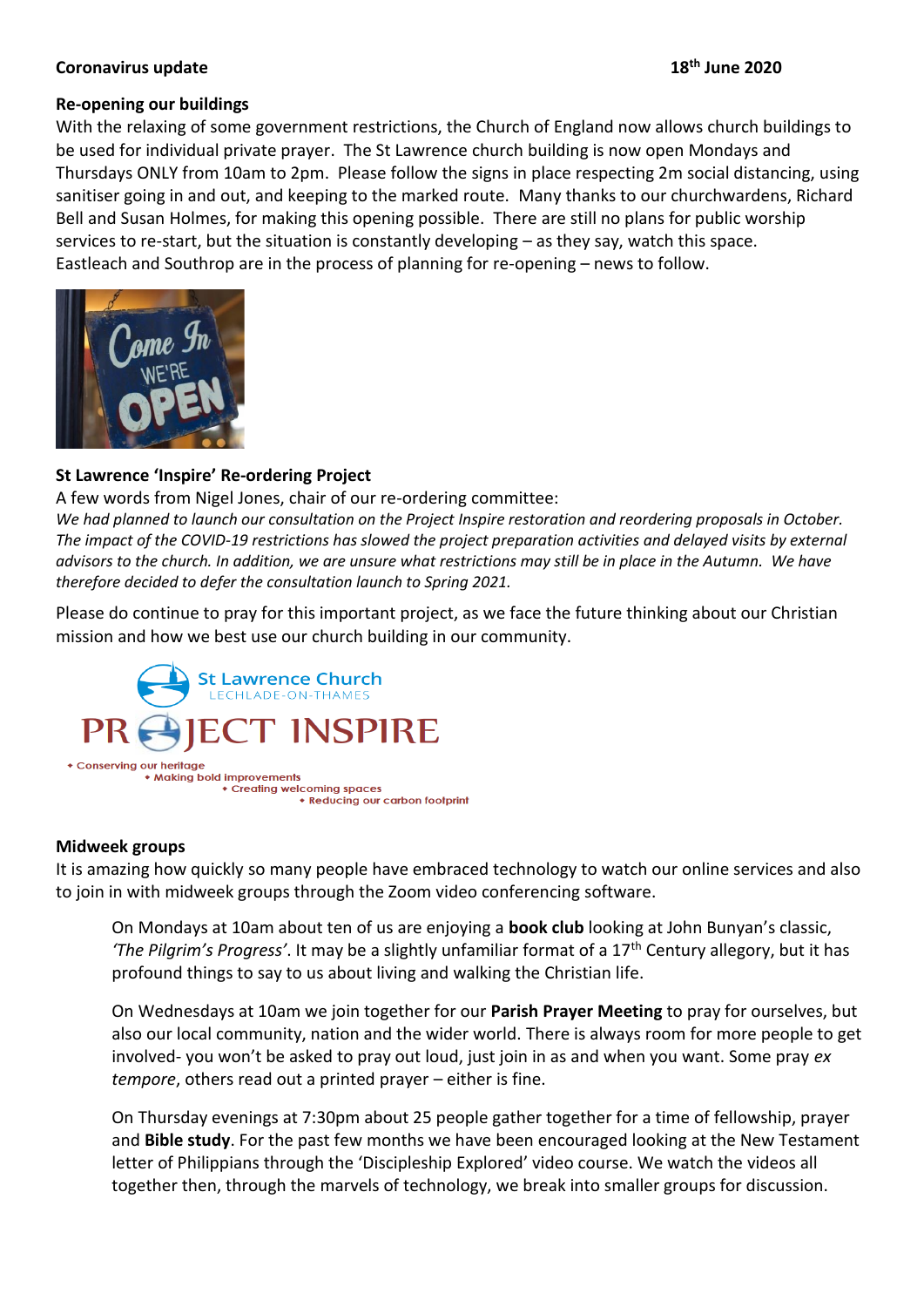#### **NEW midweek course**

From the start of July, we will be beginning a new Thursday evening course called 'God's Big Picture'. It is an overview of the Bible, showing how it all fits together, from Genesis to Revelation. Over 9 weeks Revd Vaughan Roberts (Rector of St. Ebbe's Church in Oxford and one of the best Bible teachers I have ever come across) will guide you to understand the Word of God better. Again, everyone will watch the short video each week and then split into small groups for discussion. Each group will have leaders from the church family. The course is for absolutely everyone. If you would like to get involved, please do let me or Kate know and we will send you the Zoom details.



### **Daniel and LEGO…**

In our online services we are going through the Old Testament book of Daniel. We are learning lots about what it is like to live for God in often very difficult circumstances. If you have children at home, why not encourage them to take part and look at some of the true stories for themselves? They could also make some of the scenes out of LEGO or even make a stop-motion video! We would love to see them and use them in our services!

To help our secondary school age young people engage with Daniel, we have copies of a great book called 'Fearless' by Jonty Allcock, aimed at teenagers, helping them to be inspired by Daniel to stand firm under pressure and apply this exciting story to their lives. Please contact Kate if you would like a copy for your teenager.



>> Don't forget we have also made a video for primary school children looking at Jonah. It has songs, prayers, a talk, and even some locations around Lechlade and the Thames… You can find the video on our church Facebook videos page.